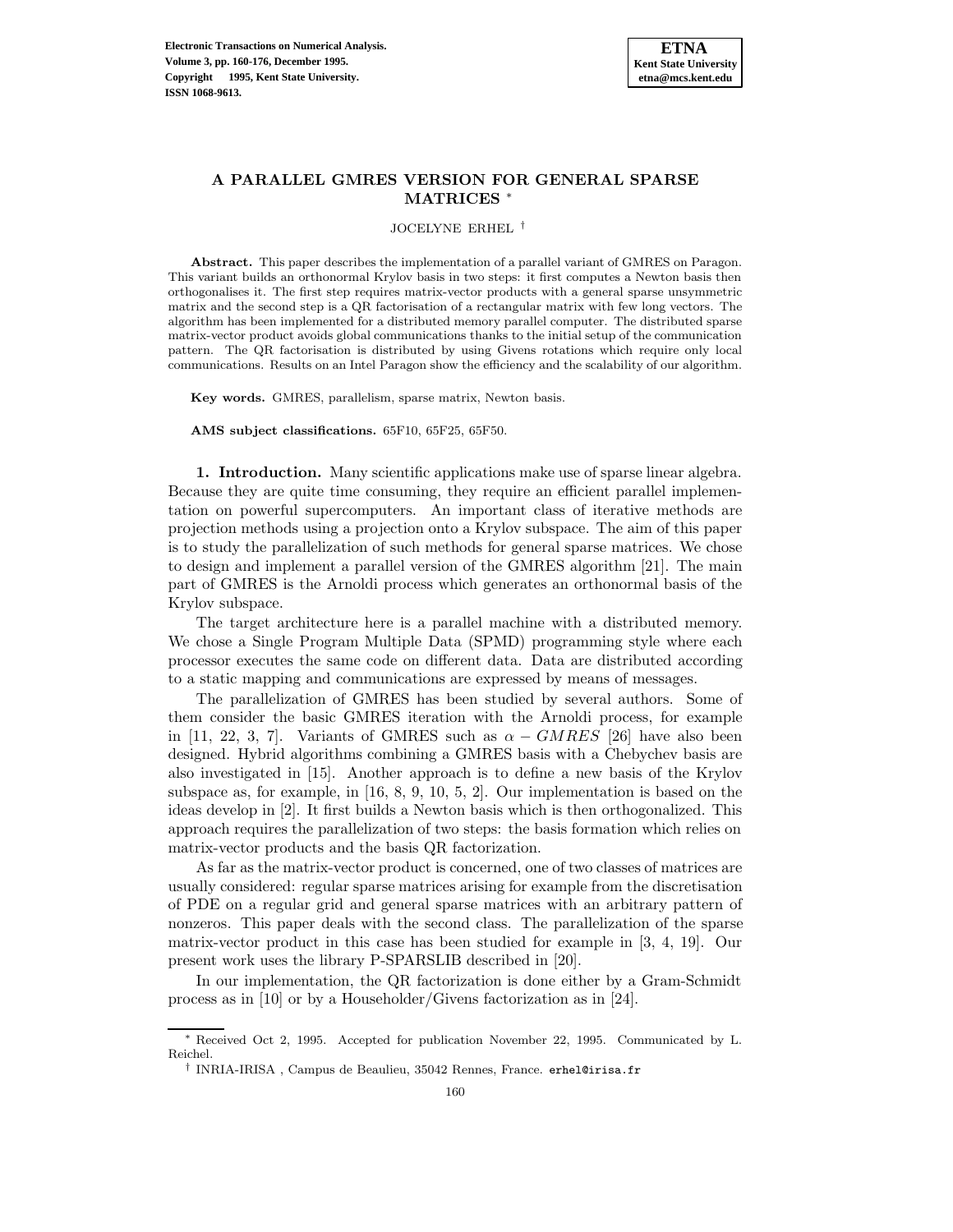The paper is organized as follows. The second part describes the basic sequential GMRES version. The third part is devoted to the parallelization of the Arnoldi process with a Newton basis. This involves two main procedures, the sparse matrix-vector product and the QR factorization. Their parallelization is studied in the next two parts. Numerical experiments in the sixth part first show the impact on convergence of the Newton basis. In particular, we exhibit a matrix where the ill-conditioning of the Newton basis degrades drastically the convergence. We then give performance results on a Intel Paragon parallel computer. Concluding remarks follow at the end.

**2. Sequential version.** We first recall the basic GMRES algorithm [21].

Consider the linear system  $Ax = b$  with  $x, b \in \mathbb{R}^n$  and with a nonsingular nonsymmetric matrix  $A \in \mathbb{R}^{n \times n}$ . The Krylov subspace  $K(m; A; r_0)$  is defined by  $K(m; A; r_0) = span(r_0, Ar_0, \ldots, A^{m-1}r_0)$ . The GMRES algorithm uses the Arnoldi process to construct an orthonormal basis  $V_m = [v_1, \ldots, v_m]$  for  $K(m; A; r_0)$ . The full GMRES method allows the Krylov subspace dimension to increase up to  $n$  and always terminates in at most  $n$  iterations. The restarted GMRES method restricts the Krylov subspace dimension to a fixed value  $m$  and restarts the Arnoldi process using the last iterate  $x_m$  as an initial guess. It may stall. Below is the algorithm for the restarted GMRES.

Algorithm 0: GMRES(m)

 $\epsilon$  is the tolerance for the residual norm; convergence = false ; choose  $x_0$ ; **until** convergence **do**  $r_0 = b - Ax_0;$  $\beta = ||r_0||$ ; \* Arnoldi process: construct a basis  $V_m$  of the Krylov subspace K  $v_1 = r_0/\beta$ ; **for**  $j = 1, \dots, m$  **do**  $p = Av_i;$  $\mathbf{for}~i=1,\cdots j~\mathbf{do}$  $h_{ij} = v_i^T p;$  $p = p - h_{ij}v_i;$ **endfor** ;  $h_{j+1,j} = ||p||_2;$  $v_{j+1} = p/h_{j+1,j}$ ; **endfor** ; \* Minimize  $||b - Ax||$  for  $x \in x_0 + K$  $^\ast$  Solve a least-square problem of size  $m$ compute  $y_m$  solution of  $\min_{y \in \mathcal{R}^m} ||\beta e_1 - H_m y||$ ;  $x_m = x_0 + V_m y_m;$ **if**  $||b - Ax_m|| < \epsilon$  convergence = true;  $x_0 = x_m;$ **enddo**

The matrix  $\overline{H_m} = (h_{ij})$  is a upper Hessenberg matrix of order  $(m + 1) \times m$ , and we get the fundamental relation

$$
AV_m = V_{m+1} \overline{H_m}.
$$

The GMRES algorithm computes  $x = x_0 + V_m y_m$  where  $y_m$  solves the least-squares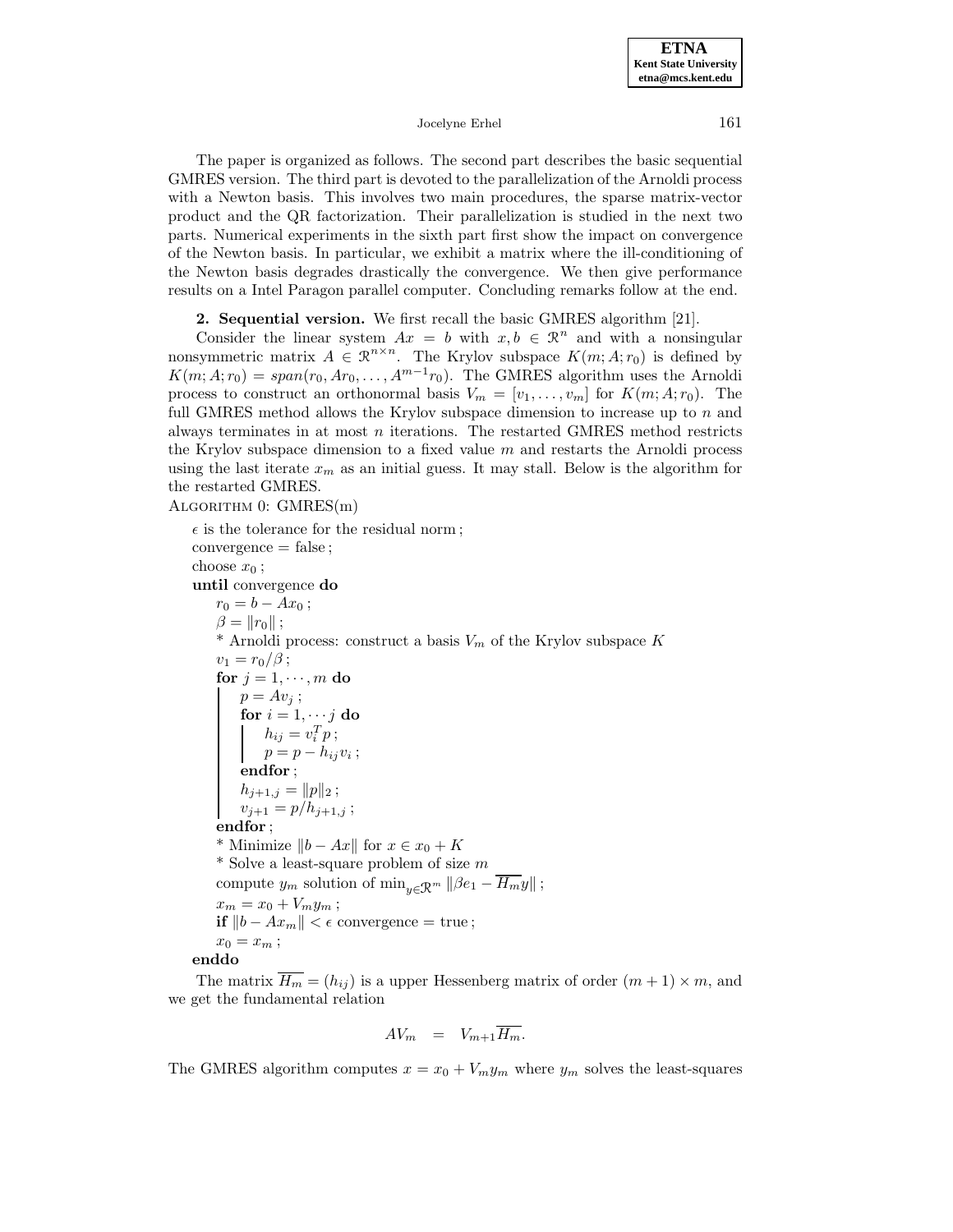

problem  $\min_{y \in \mathcal{R}^m} ||\beta e_1 - \overline{H_m}y||$ . Usually a QR factorization of  $\overline{H_m}$  using Givens rotations is used to solve this least-squares problem.

The linear system can be preconditioned either at left or at right solving respectively  $M^{-1}Ax = M^{-1}b$  or  $AM^{-1}(Mx) = b$  where M is the preconditioning matrix.

The most time-consuming part in GMRES(m) is the Arnoldi process. Indeed, the solution of the small least-squares problem of size  $m$  represents a neglectible time. The Arnoldi process contains three operators: sparse matrix-vector product, orthogonalization and preconditioning. We now study the parallelization of the Arnoldi step.

**3. Parallel Arnoldi process.** The Arnoldi process builds an orthonormal basis of the Krylov subspace  $K(m; A; r_0)$ . It constructs the basis and orthogonalizes it at the same time; as soon as a new vector is added, it is orthogonalized relative to the previous vectors and normalized. The modified Gram-Schmidt algorithm is usually preferred for numerical stability. This leads to heavy data dependencies as shown in Figure 3.1.



Fig. 3.1. Dependency graph of Arnoldi method

Some authors such as [22] have considered a classical Gram-Schmidt version to remove some dependencies, but in that case orthogonalization must then be done twice to ensure numerical stability.

Another solution is to replace the Gram-Schmidt process by Householder transformations as in [25]. This provides a more accurate orthogonal basis at the price of more operations. Parallelism can be achieved using a Householder factorization by blocks [12].

In  $[16]$ , the basis is built in blocks of size s, each new block being orthogonalized with respect to all previous s-vectors groups. But the convergence becomes slow with this approach.

The solution which we have chosen, advocated for example in [14, 5, 1, 2], is to divide the process into two steps: first build a basis then orthogonalize it. Indeed, it removes the data dependencies on the left so that many tasks are now independent (Figure 3.1). The first step is merely a succession of matrix-vector products and the second step an orthonormalisation process.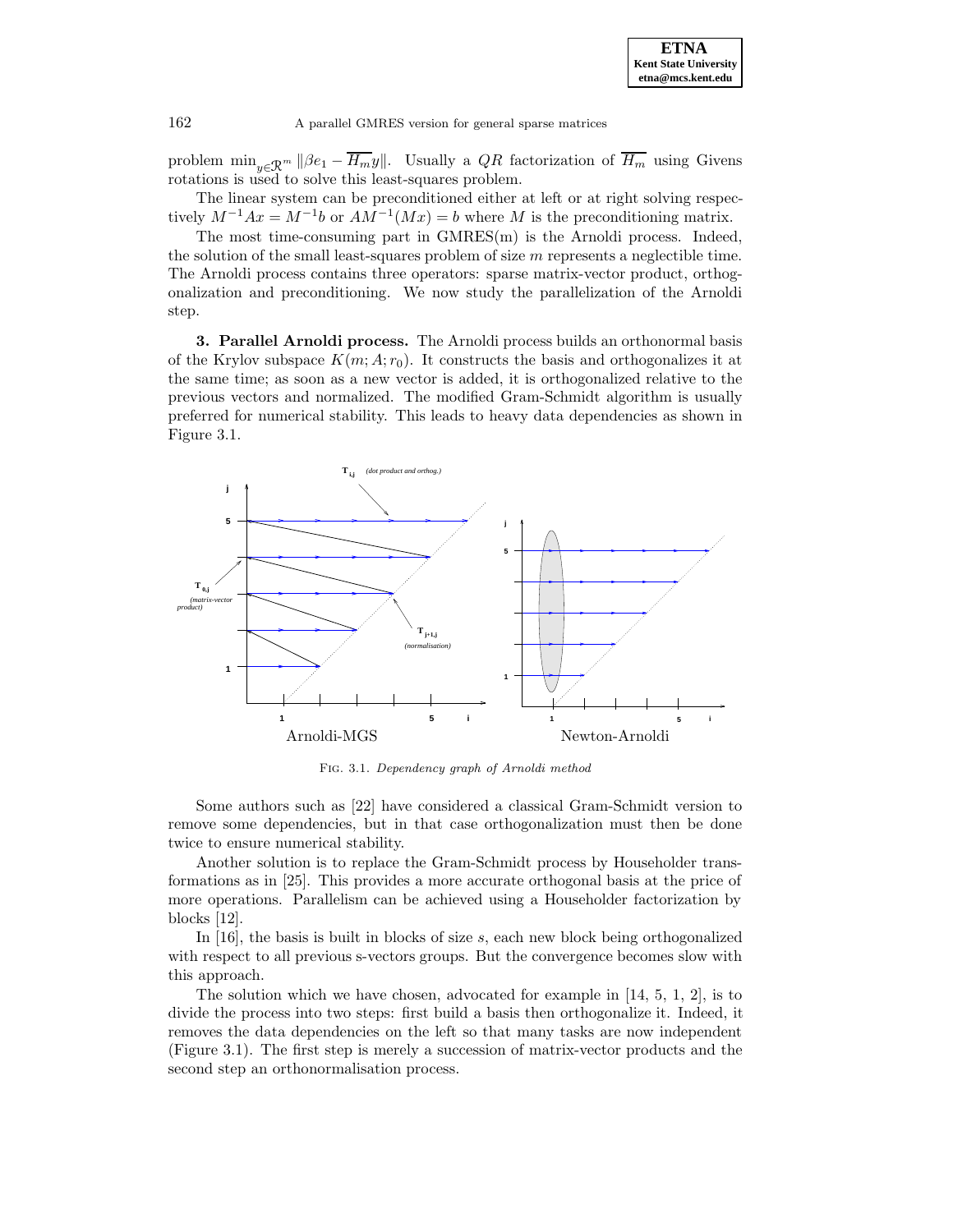Nevertheless, the basis must be well conditioned to ensure numerical stability (more precisely, to avoid loss of orthogonality and to ensure a well conditioned leastsquares reduced problem). Following [2], we choose here a Newton basis defined by

(3.1) 
$$
\widehat{V}_{m+1} = [\sigma_0 v, \sigma_1 (A - \lambda_1 I) v, ..., \sigma_m \prod_{l=1}^m (A - \lambda_l I) v].
$$

The values  $\lambda_l$  are here estimations of eigenvalues of A ordered with the Leja ordering. We compute  $m$  Ritz values in a first cycle of  $GMRES(m)$  and order them in a Leja ordering, grouping together two complex conjugate eigenvalues.

We then have a basis with normalized vectors of the Krylov subspace  $V_{m+1}$  such that  $\widehat{V}_{m+1} = \widetilde{V}_{m+1}\widetilde{D}_{m+1}$ . We compute an orthonormal basis with a QR factorization

$$
\widetilde{V}_{m+1} = \widetilde{Q}_{m+1}\widetilde{R}_{m+1},
$$

so that we can write

AVb<sup>m</sup> = Qe<sup>m</sup>+1 (3.3) R, b

where  $\widehat{R} \in \mathcal{R}^{(m+1)\times m}$  is an upper Hessenberg matrix which is easy to compute. We end up with a minimization problem similar to that of GMRES with the function  $J$ defined by

(3.4) 
$$
J(y) = ||\beta e_1 - \widehat{R}y||.
$$

To reiterate, we have a new version, called NewtonGMRES(m), which offers more parallelism and which is summarized below:

## Algorithm 0: NewtonGMRES(m)

 $\epsilon$  is the tolerance for the residual norm; \* Initialisation Apply algorithm 2 to find an approximation  $x_0$ and a Hessenberg matrix  $m \times m$ ,  $H_m$ ; Compute eigenvalues  $\lambda(H_m) = {\lambda_j}_{j=1}^m$  and order  $\lambda_j$  in a Leja ordering; convergence = false ; \* Iterative scheme **until** convergence **do** Compute  $V_{m+1}$ ; Compute the factorization  $\widetilde{V}_{m+1} = \widetilde{Q}_{m+1} \widetilde{R}_{m+1}$ ; Compute  $\widehat{R}$  such that  $A\widehat{V}_m = \widetilde{Q}_{m+1}\widehat{R}$ ; Compute the QR factorization of  $\widehat{R}$ , and find  $y_m$  solution of (3.4); Compute  $x_m = x_0 + \widetilde{V}_m \widetilde{D}_m y_m$ ; **if**  $||b - Ax_m|| < \epsilon$  convergence = true;  $x_0 = x_m;$ **enddo**

NewtonGMRES(m) contains two main steps: the computation of the basis  $\widetilde{V}_{m+1}$ which involves matrix-vector products and its QR factorization. We now analyze the parallelization of these two procedures.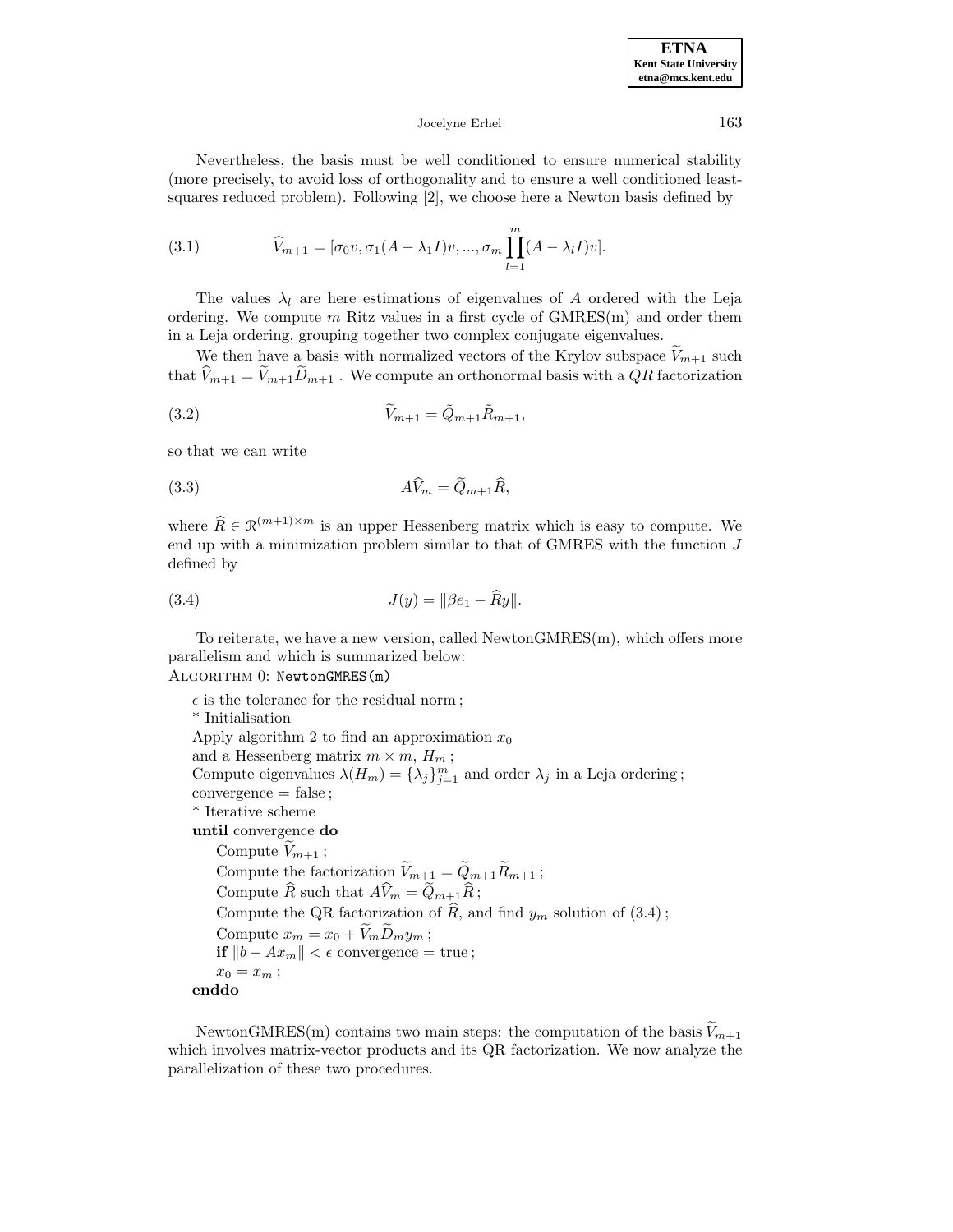**4. Parallel sparse matrix-vector product.** The computation of  $V_{m+1}$  involves operations of the type  $y = \sigma(A - \lambda I)x$ . Without loss of generality, we study here the matrix-vector product  $y = Ax$ .

For sparse matrices, a natural idea is to distribute the matrix by rows and to distribute the vectors accordingly. Since the vector  $x$  is updated in parallel in a previous step, it induces communication to compute  $y$ . A straightforward implementation would broadcast the vector  $x$  to each processor so that each processor gets a complete copy. However, communication can be drastically reduced thanks to the sparse structure of the matrix A. To compute the component  $y(i)$  only a few components  $x(j)$  of x are required, namely those corresponding to nonzero entries  $a_{ij}$  in row i. Moreover some of these components are local to the processor.

These two remarks are the basis for the distributed algorithm designed by Saad [19]. Let us denote by  $x_{loc}$  and  $y_{loc}$  the vector blocks distributed to the processor. Local rows are the rows allocated to the processor and local columns refer to local components of vectors. Other columns are called external and we denote by  $x_{ext}$  the set of external components required. We also denote by  $A_{loc}$  the matrix block with local row and column indices:

(4.1) 
$$
A_{loc} = \{a_{ij} : y_i \text{ is local and } x_j \text{ is local}\},
$$

and by  $A_{ext}$  the matrix block with local rows but external columns:

(4.2) 
$$
A_{ext} = \{a_{ij} : y_i \text{ is local and } x_j \text{ is external}\}.
$$

This block structure is depicted in figure 4.1.



Fig. 4.1. Distributed matrix

The matrix-vector product is then written

$$
(4.3) \t yloc = Aloc * xloc + Aext * xext.
$$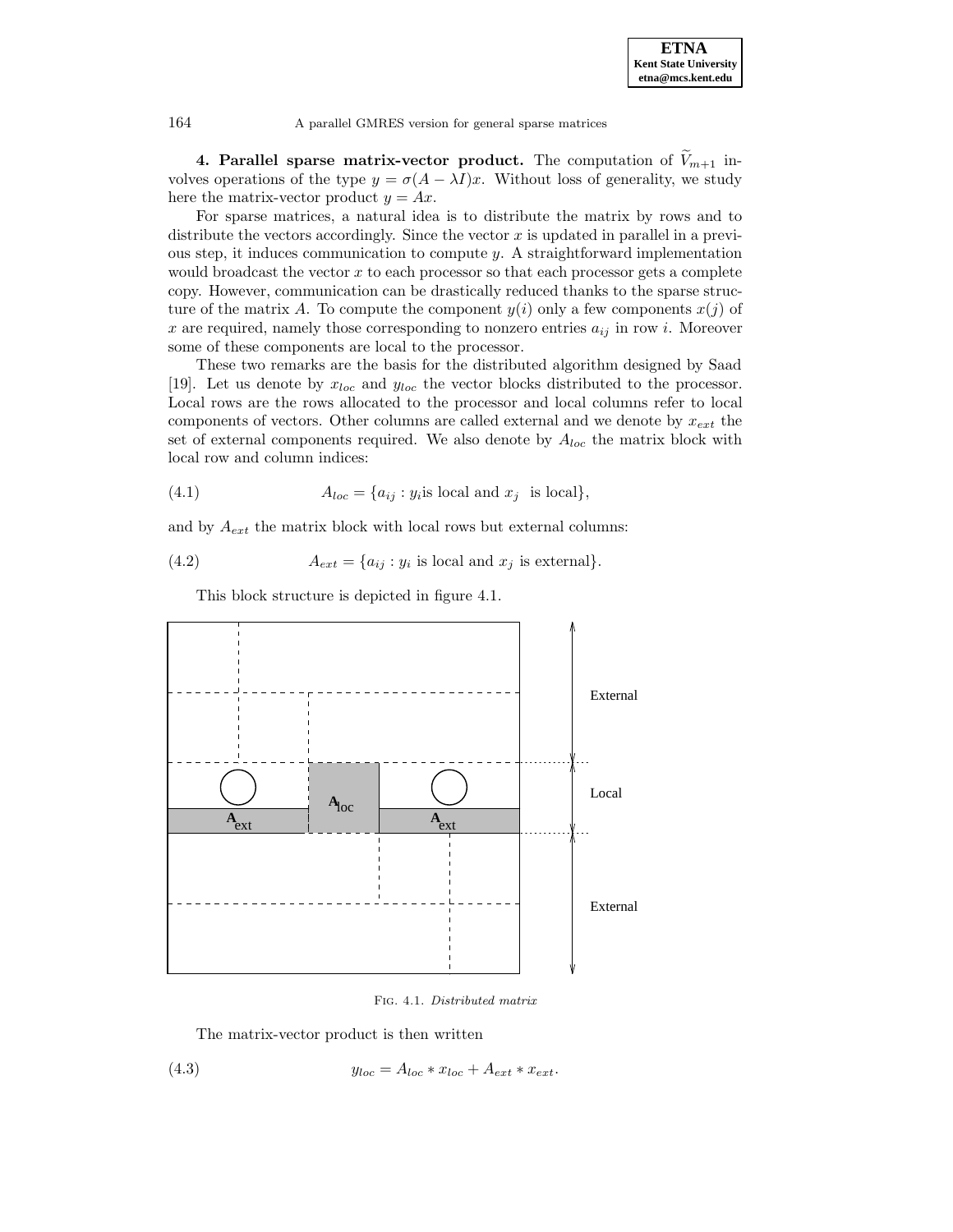The processor must then receive  $x_{ext}$  from other processors before processing the second term. Converserly, it must send its components to other processors requiring them. The communication pattern is set up in an initialization phase on each processor and stored in data structures. This step requires, on each processor, the knowledge of the distribution of the rows and the local matrix. Each processor has a list  $jsend(p)$ of components which will be sent to processor p and a list  $\text{prec}(q)$  of components which will be received from processor  $q$ . More details can be found in [20, 17].

Since the matrix is processed by rows, a storage by rows is mandatory. We use a classical compressed sparse row (CSR) format. Each local matrix is stored using a local numbering with a correspondance between local and global numbers.

Finally we get the following distributed algorithm, executed on each processor: ALGORITHM 0: Distributed sparse matrix-vector product

Send  $x_{loc}[jsend(p)]$  to processors p; Compute  $y_{loc} = A_{loc} x_{loc}$ ; Receive  $x[jrecv(q)]$  from processors q and build  $x_{ext}$ ; Compute  $y_{loc} = y_{loc} + A_{ext}x_{ext}$ ;

This algorithm allows communication to overlap with computations and is scalable because the volume of communication increases much slower than the volume of computation with the size of the problem. The amount of communication depends on the size of each external block. Renumbering techniques help to reduce this size. They are based on graph partitioning heuristics applied to the adjacency graph of the matrix. The objective is to reduce the size of the interfaces and to balance the size of each subgraph.

**5. Parallel QR factorization.** The other procedure of the Newton-Arnoldi method is the factorization  $\widetilde{V}_{m+1} = \widetilde{Q}_{m+1} R_{m+1}.$ 

We have to design a parallel  $QR$  factorization of a matrix  $V$  which is rectangular of size  $(m+1) * n$  with  $m \ll n$ . A natural data distribution arises from the data distribution chosen for the matrix-vector product. The column vectors in V are subdivided into blocks defined by the matrix partition, in order to minimize communications.

The first step is to apply a modified Gram-Schmidt (MGS) method as in [9]. Independent operations allow to overlap communications with computations but global communications are still required for the scalar products.

The Householder factorization requires only local communications but more operations. A parallel version using a ring topology [18] and a cyclic partition of the matrix rows to balance the workload has been implemented for GMRES in [1]. A more promising divide-and-conquer approach,following the algorithm designed for sharedmemory processors in  $[6]$ , is taken in  $[5]$ . The idea is to apply first a local  $QR$ factorization on the block owned by the processor and then to group the blocks two by two to apply a new  $\mathbb{Q}R$  factorization on the larger blocks. This is done recursively until completion and can be easily modified if the number of processors is not a power of two. The difficulty of this approach is that the number of active processors decrease by half at each stage.However it is efficient for a small number of processors because the block size is large compared to  $m$  so that the first step is the most time-consuming one.

A different method which combines Householder transformations with Givens rotations is developed in [23, 24] and is called RODDEC. It still requires only local communications and keeps all the processors active. The first step is similar to the algorithm described previoulsy. It then annihilates all the coefficients in the blocks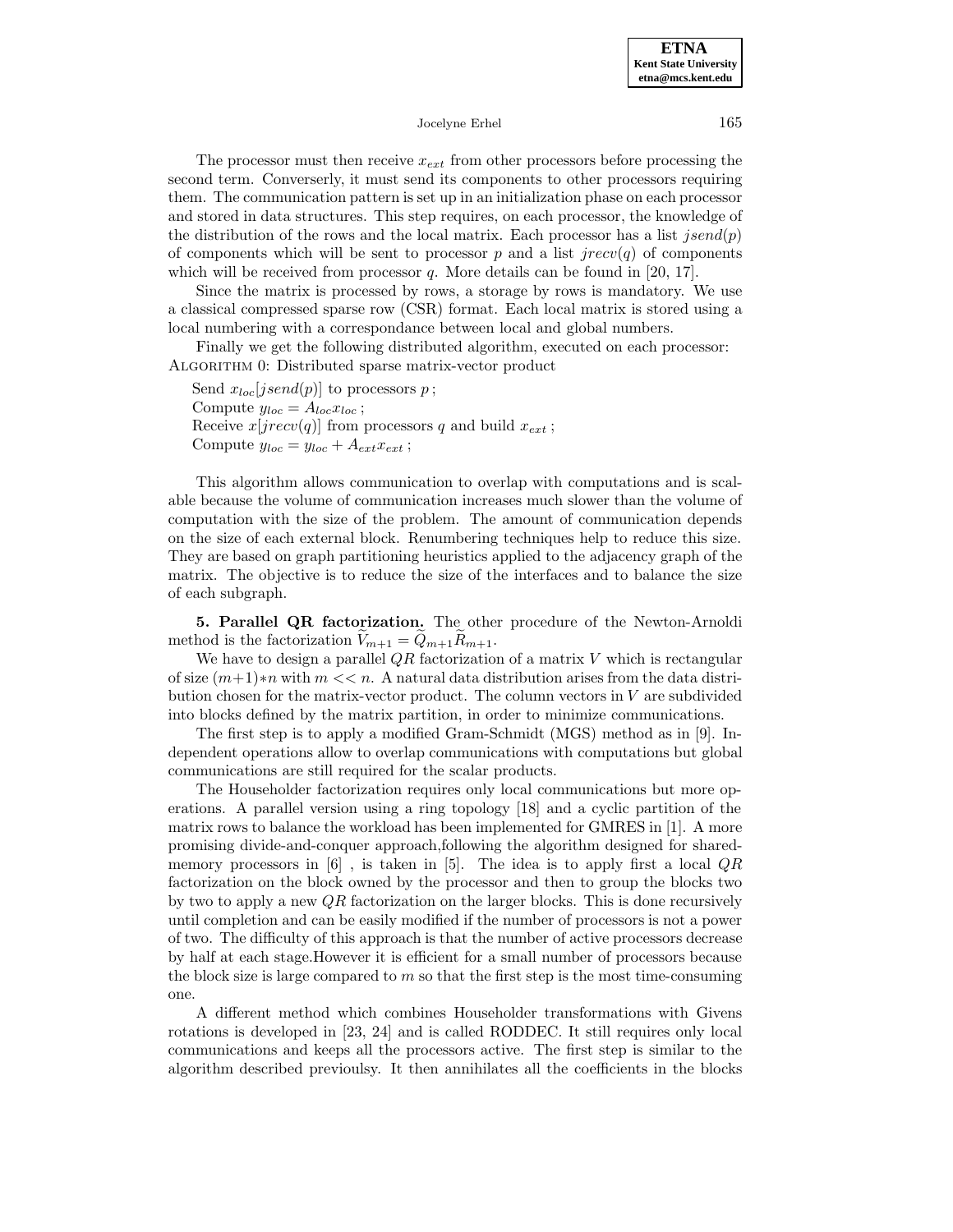

except the first one by Givens rotations using a ring topology.

We will now describe in more details the two methods we have implemented: MGS and RODDEC. A complete discussion can be found in [17].

**5.1. MGS method.** There are several ways to parallelize the MGS algorithm. Here we advocate the distribution of the vectors inherited from the matrix distribution. It induces distributed dot-products which require global communication. However, since several dot-products are independent, it is possible to overlap communications with computations [9]. Though this parallel algorithm is not scalable because of global communications, it should be efficient for a reasonably large number of processors. Compared to Arnoldi, we interchange the loops on i and j, so that we orthogonalize remaining vectors as soon as a new vector is computed. Each processor will execute the following algorithm:

ALGORITHM 0: Distributed MGS factorization

**for** i=1 **to** m **do**

```
divide vectors v_{i+1}, \ldots, v_{m+1} into two blocks;
   Compute local scalar products (LSP) of Block 1 ;
   Send LSP of Block 1 ;
   Compute LSP of Block 2 ;
   Receive and Sum external scalar products of Block 1 ;
   Update v_{i+1}, compute LSP for ||v_{i+1}||, put it in Block 2;
   Send LSP of Block 2 ;
   Update vectors in Block 1 ;
   Receive and Sum external scalar products of Block 2 ;
   Update vectors of Block 2 ;
   Normalize v_{i+1};
endfor
```
**5.2. RODDEC method.** The main advantage of Householder factorization is to avoid dot-products and to require only local communications. Data are still distributed in the same way as for the matrix-vector product. Each processor first executes a QR factorization of its own block with Householder transformations. So, with three processors, we get the matrix structure

| $\boldsymbol{0}$ |                                      |                  |                |  |
|------------------|--------------------------------------|------------------|----------------|--|
|                  | $\overline{0}$                       |                  |                |  |
| $\boldsymbol{0}$ | $\boldsymbol{0}$                     | $\boldsymbol{0}$ |                |  |
| $\overline{0}$   | $\overline{0}$                       | $\boldsymbol{0}$ | $\overline{0}$ |  |
|                  |                                      |                  |                |  |
|                  |                                      |                  |                |  |
| $\overline{0}$   | $\overline{0}$                       |                  |                |  |
| $\boldsymbol{0}$ | $\overline{0}$                       | $\overline{0}$   |                |  |
| $\boldsymbol{0}$ | $\overline{0}$                       | $\boldsymbol{0}$ | 0              |  |
|                  |                                      |                  |                |  |
| $\boldsymbol{0}$ |                                      |                  |                |  |
| $\overline{0}$   | $\overline{0}$                       |                  |                |  |
| $\boldsymbol{0}$ | $\overline{0}$                       | $\overline{0}$   |                |  |
| $\overline{0}$   | $\overline{0}$                       | $\overline{0}$   | 0              |  |
|                  | $\boldsymbol{0}$<br>$\boldsymbol{0}$ |                  |                |  |

Then we implement the algorithm RODDEC (ROw partitioning Diagonal oriented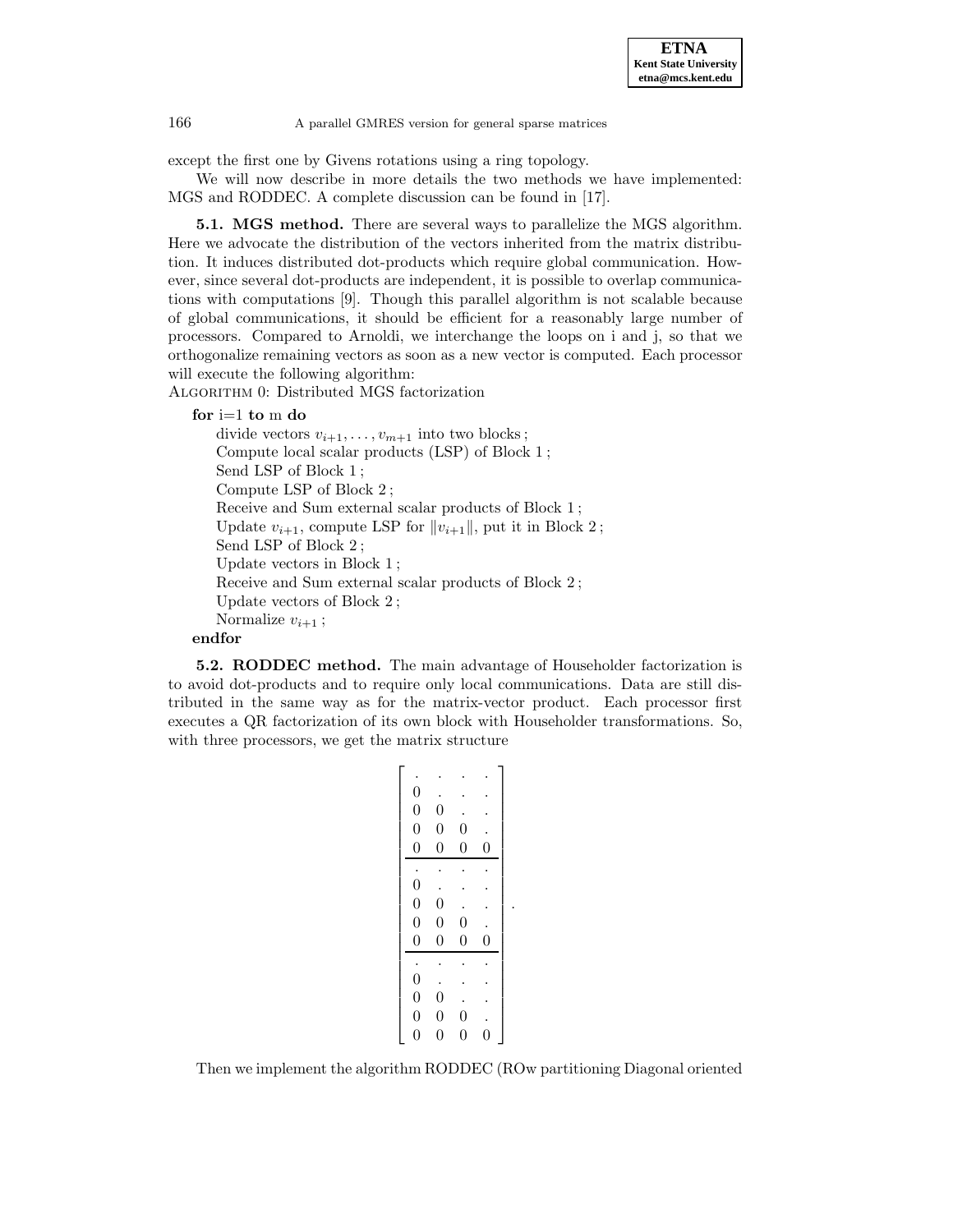DEComposition) designed in [24]. The remaining factorization uses Givens rotations to annihilate the entries in the blocks below the first one. Parallelism is achieved by mapping a logical ring structure and by sending data on this ring.

Each processor owns the partition  $V_{loc}$  and will execute the following algorithm to compute the factorization  $V = QR$ . The variables nbproc, myproc, myleft and myright hold respectively the number of processors, the current processor number, the processor on the left and on the right. The final value of the matrix  $R$  will be hold by the last processor in the ring.

### Algorithm 0: RODDEC

\* Local QR factorization  $[Q_{loc}, R_{loc}] = \mathsf{QR}(V_{loc})$ ;  $*$  Annihilate entries of  $R_{loc}$  diagonal by diagonal **for**  $d = 1$  **to**  $m + 1$  **do if** myproc = 1 **then** Send row  $R_{loc}(d, d : m + 1)$  to myright **else** Recv row  $(d : m + 1)$  from myleft Compute the rotation to annihilate  $R_{loc}(1, d)$ **if** myproc = nbproc **then** Send updated row  $(d : m + 1)$  to myright **endif** Compute the rotations to annihilate the  $d^{th}$  diagonal of  $R_{loc}$ **endif endfor**

**6. Numerical experiments.** We implemented three algorithms on a Paragon computer with 56 nodes plus 8 nodes for I/O organized in a grid topology. Each node has two i860 processors, one for communication and the other for computation, with about 7 MBytes available for the application. For the RODDEC algorithm, we have mapped a logical ring structure onto the physical grid structure.

The first algorithm is the basic GMRES(m) version (algorithm 2) which is distributed using the sparse matrix-vector product data structures (algorithm 4). Here we use a basic partition by blocks of rows. In the future, we plan to apply partitioning techniques to reduce communications. The second algorithm is NewtonGMRES(m)- MGS and uses the Newton basis with a QR factorization (algorithm 3) based on the distributed MGS version (algorithm 5.1). The third one is called NewtonGMRES(m)- RODDEC and uses also the Newton basis but with the QR factorization done with the distributed RODDEC scheme (algorithm 5.2).

We tested these three versions on sparse matrices coming either from the Boeing-Harwell collection [13] or from the discretization of the Laplacian on a unit square with a regular grid and a five-point difference scheme. The matrix WATT is a nonsymmetric matrix of order  $n = 1856$  with  $nz = 11360$  nonzero entries and is used for convergence analysis. The matrices BCSSTK10 and BCSSTK24 are symmetric but are treated here as nonsymmetric. They are respectively of order  $n = 1086$  and  $n = 3562$  with  $nz = 22070$  and  $nz = 159910$  nonzero entries. The grid matrices are of order 10000 and 90000.

**6.1. Convergence analysis.** We first compare the convergence of the two methods GMRES(m) and NewtonGMRES(m) on the matrices WATT and BCSSTK24.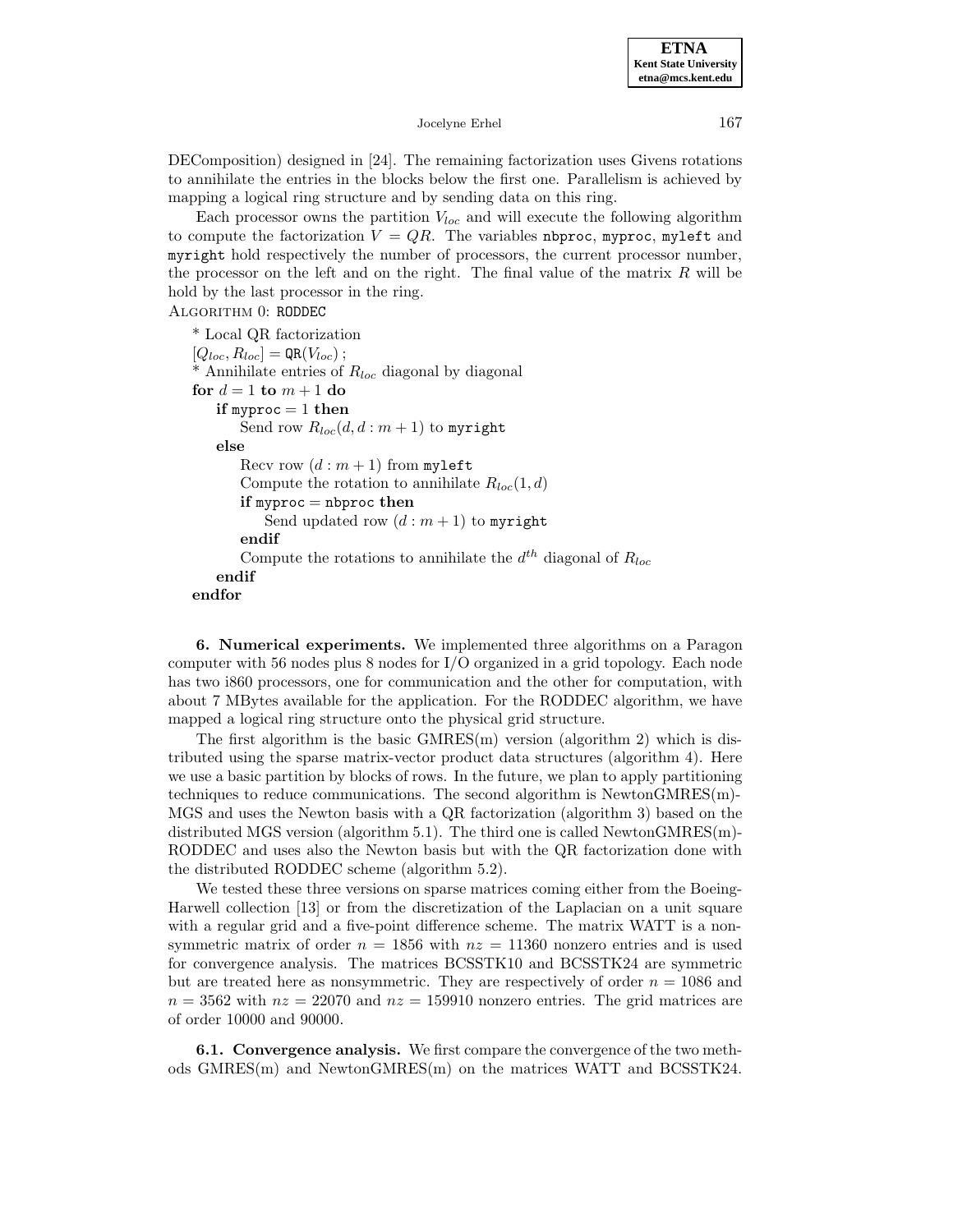

Results are shown in Figures 6.1 and 6.2. Both methods are similar for the matrix BCSSTK24 and for most matrices.

However, because the Newton basis is ill-conditioned for the matrix WATT, NewtonGMRES(m) does not converge in this case. We therefore implemented a more robust version, called NewtonDbl(m), as advocated in [1]. We execute two cycles of  $GMRES(m)$  and sort m eigenvalues from the  $2m$  Ritz values computed. The results in Figures 6.1 and 6.2 show a same convergence curve for BCSSTK24 but a considerable improvement for WATT.

Here the Krylov size  $m$  is taken to 30 but other values gave similar results.



Fig. 6.1. Convergence history (matrix BCSSTK24)

**6.2. Performance results.** For performance measures, we will not consider the NewtonDbl(m) version which adds only a small overhead.

Except otherwise noted, the Krylov size is taken to  $m = 30$  for the matrices BCSSTK10 and BCSSTK24 and to  $m = 10$  for grid matrices. Since the convergence does not depend too much on the algorithm, we fixed the number of iterations to 50.

Figures 7.1 and 7.2 give the CPU time for a varying number of processors for matrices BCSSTK10 and BCSSTK24 for the three schemes. Clearly, NewtonGM-RES(m) is more parallel than the basic version. The RODDEC algorithm is more scalable than MGS because it avoids dot-products and hence global communications. The differences are not so evident for large matrices, as shown in figures 7.3 and 7.4 for grid matrices of size 10000 and 90000. However, the curves would behave similarly if we should increase the number of processors.

We also studied the effect of the Krylov size  $m$  on the performances. Results are given in Figures 7.5 and 7.6 for the matrix BCSSTK24 with respectively NewtonGM-RES(m) - MGS and NewtonGMRES(m) - RODDEC implementations. It appears that MGS is more sensitive to m than RODDEC which shows almost no variation. The speed-up increases with m for MGS because the blocks become larger and allow more overlap between communication and computation.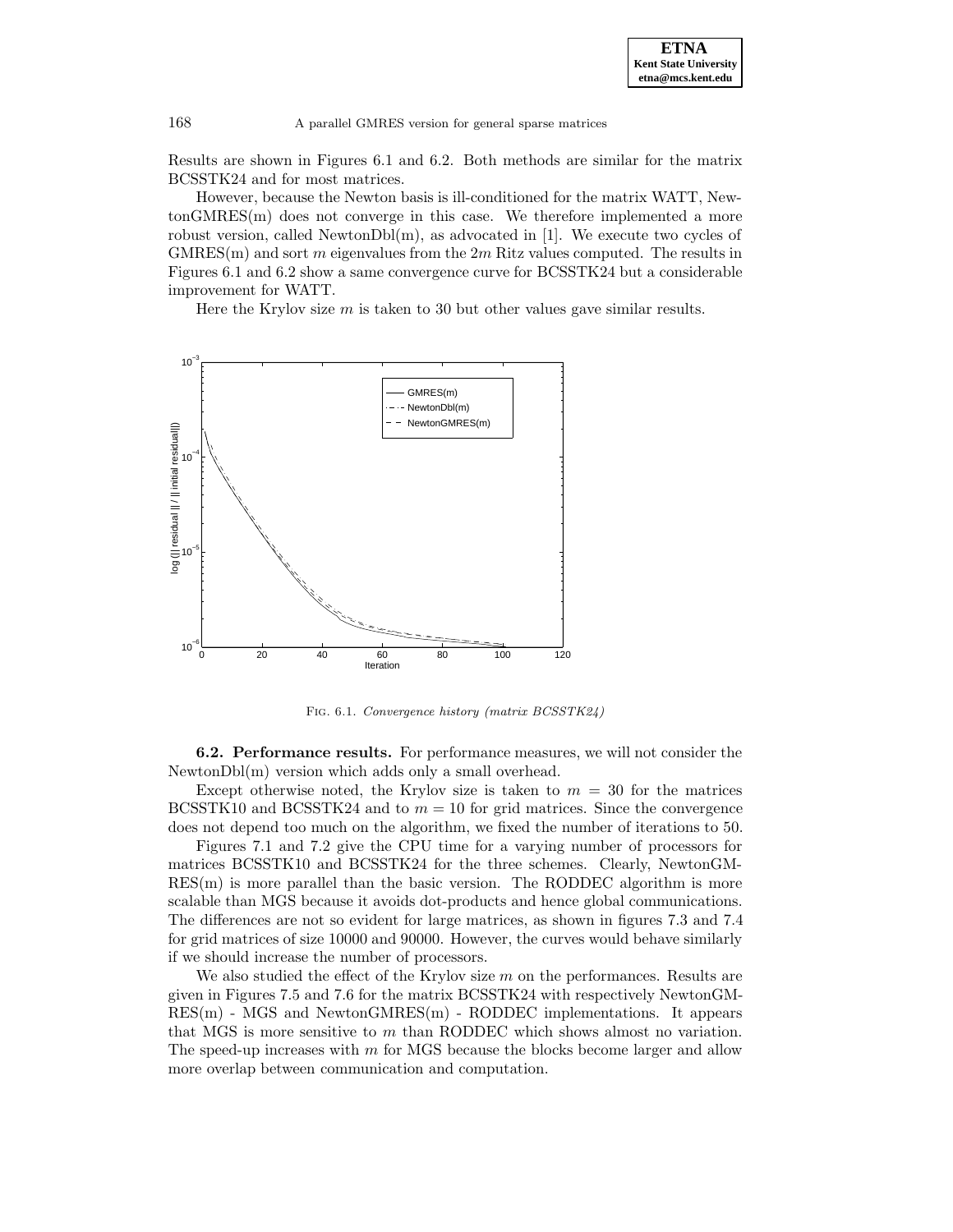

Fig. 6.2. Convergence history (matrix WATT)

We analyse the scalability of NewtonGMRES(m) using grid matrices with a varying size. We allocate a fixed number of rows per processor, taken to 100 and 1000, increasing the problem size with the number of processors. Results are given in Figures 7.9 and 7.10 and show the better scalability of RODDEC, though the differences become smaller with larger problems.

Finally, we analyze the various parts of the algorithm. Figures 7.7 and 7.8 show the percentage of each step in Newton-GMRES for a varying problem size, using a grid matrix with 1000 rows per processor. Newton-GMRES is decomposed into the basis formation involving sparse matrix-vector products, the basis factorization done with either MGS or RODDEC, the initialisation including the computation of the Leja points and the least-squares resolution. As expected, the basis factorization takes more time with MGS than with RODDEC. For RODDEC, the least-squares resolution is more expensive, because it is done on only one processor which has to broadcast the results and this global communication slightly slows down the execution time. The performance of the basis formation can still be improved by using a better graph partitioning and by overlapping communications with computations between consecutive matrix-vector products.

**7. Concluding remarks.** GMRES is based on the projection onto a Krylov subspace. We obtained a very efficient algorithm to compute a Krylov basis. Results on our parallel version of GMRES show good performances, even on small matrices. We plan to tested it with large unsymmetric unstructured matrices to confirm our results. We want also to include a partitioning technique to reduce the communication overhead.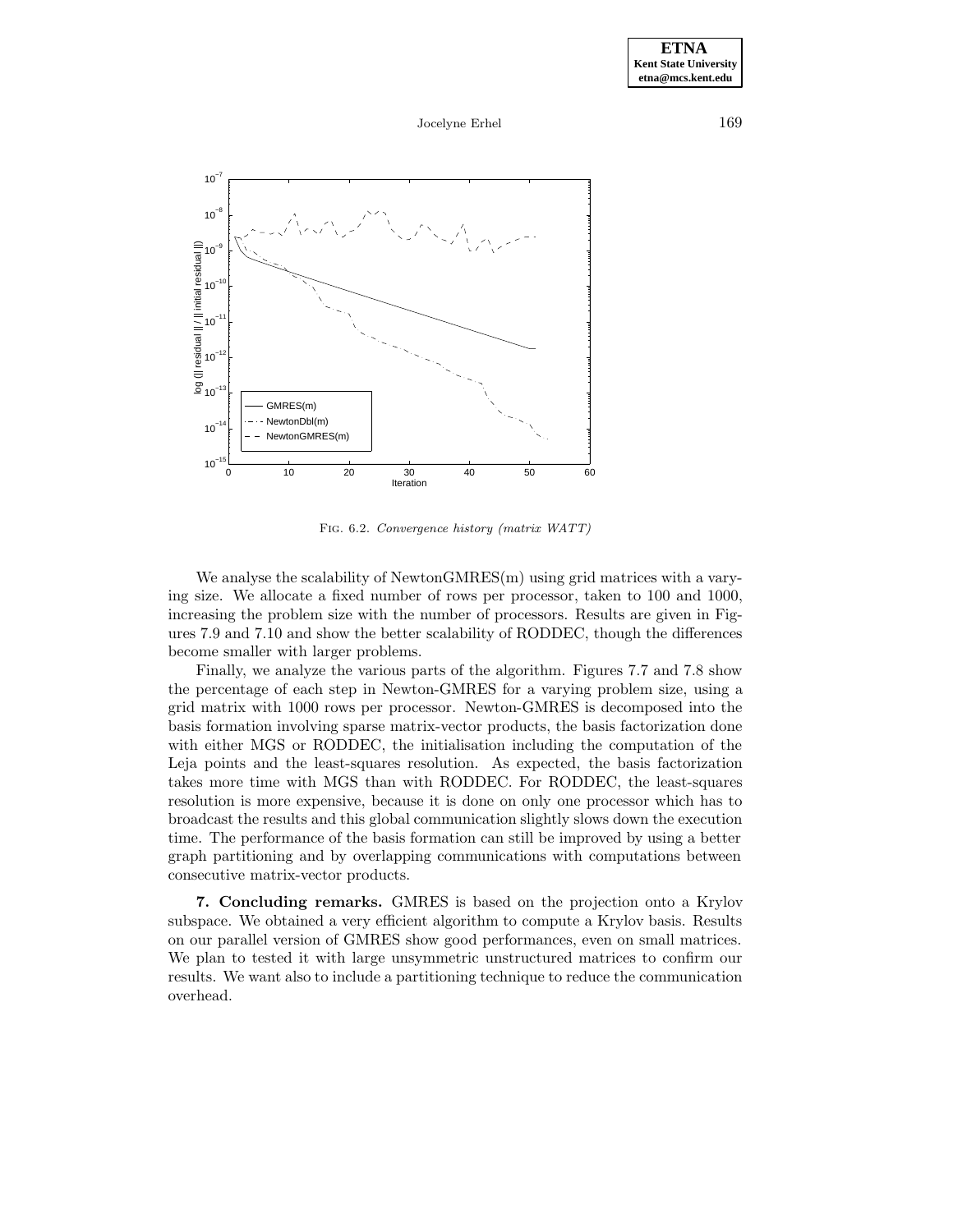

Fig. 7.1. CPU time (matrix BCSSTK10)



Fig. 7.2. CPU time (matrix BCSSTK24)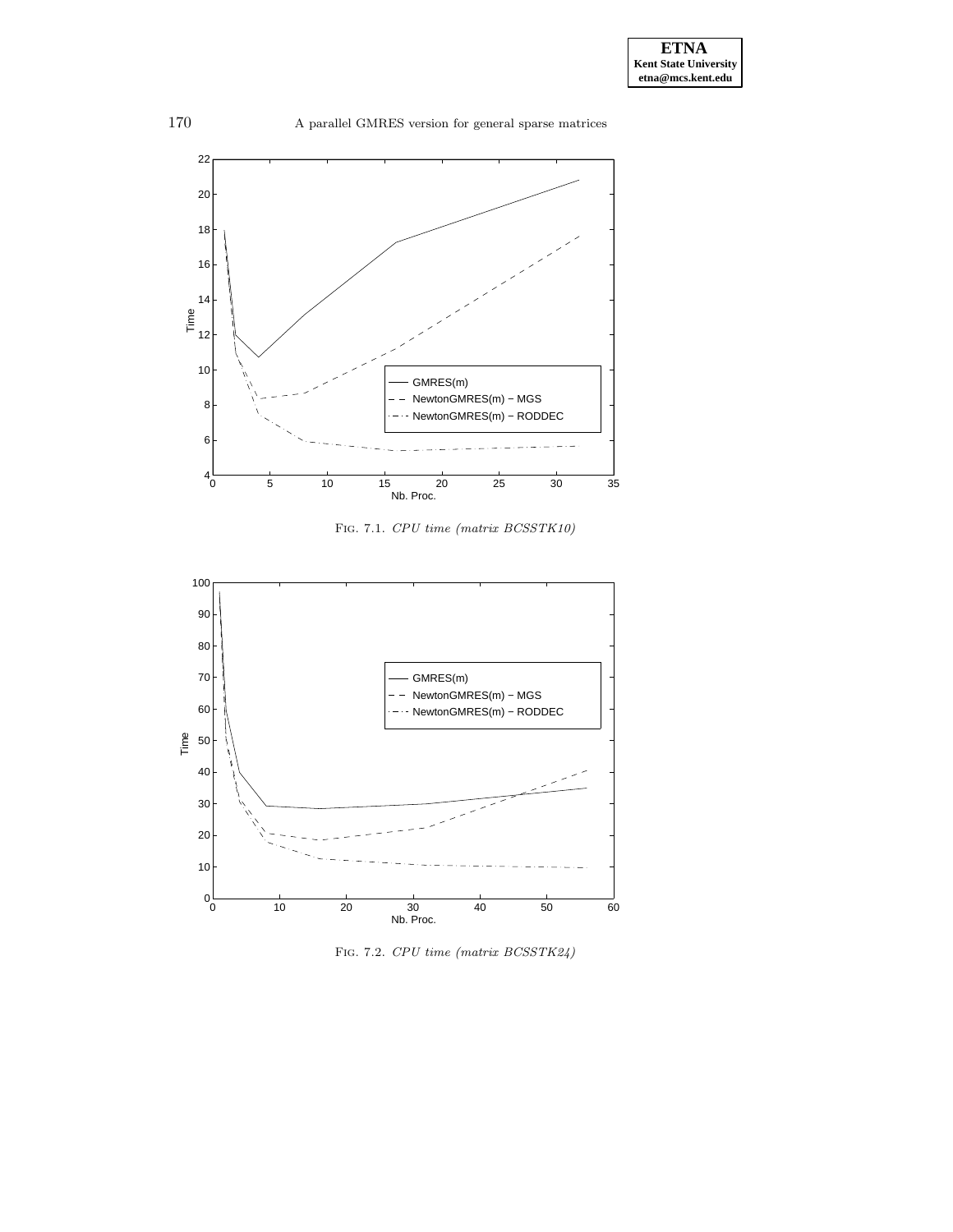

FIG. 7.3.  $CPU\ time\ (grid\ matrix,\ n=10000)$ 



FIG. 7.4.  $CPU\ time\ (grid\ matrix,\ n=90000)$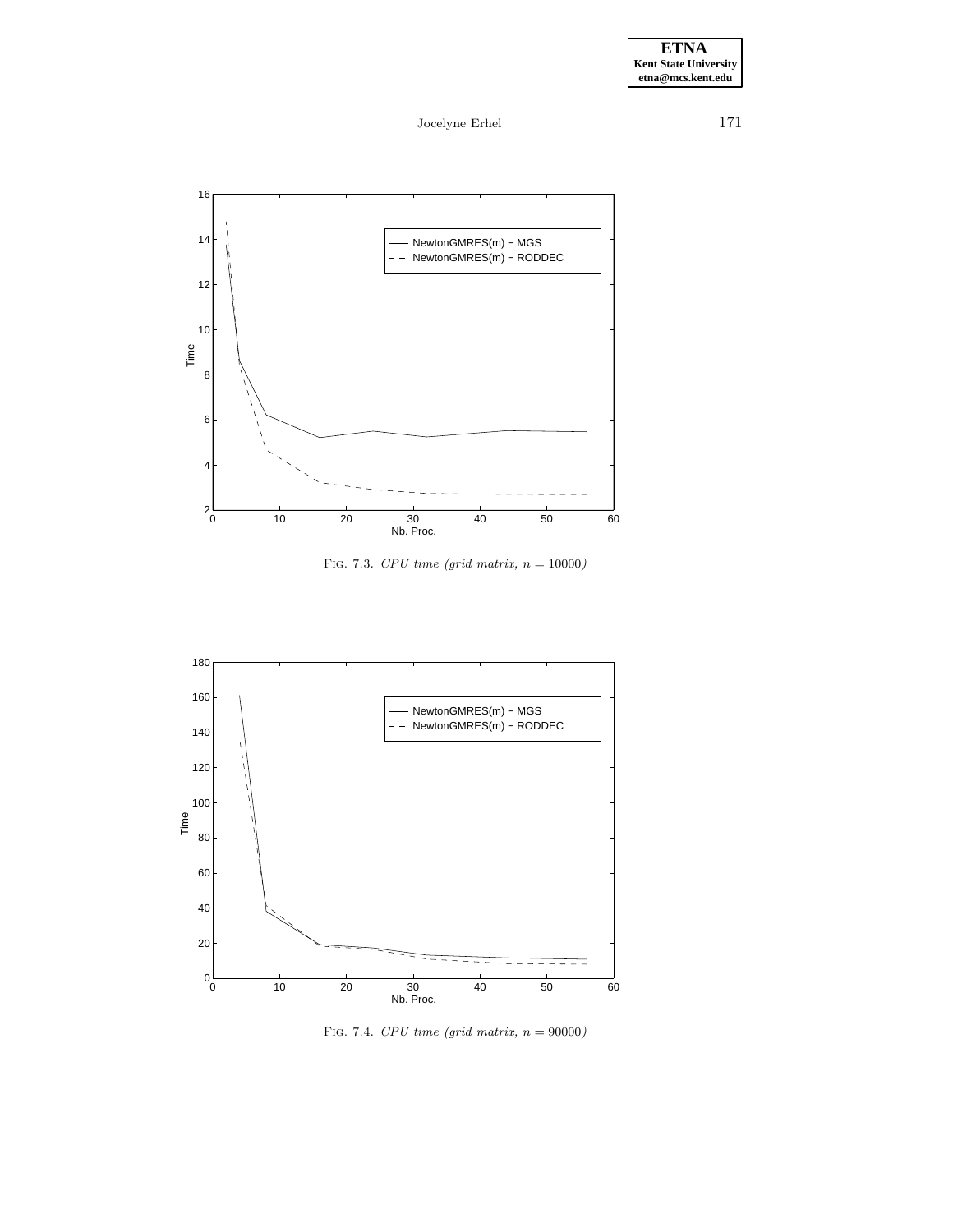

FIG. 7.5.  $Speedup\ NewtonGMRES(m)\mbox{-}MGS$   $(matrix\ BCSSTK24)$ 



Fig. 7.6. Speedup NewtonGMRES(m)-RODDEC (matrix BCSSTK24)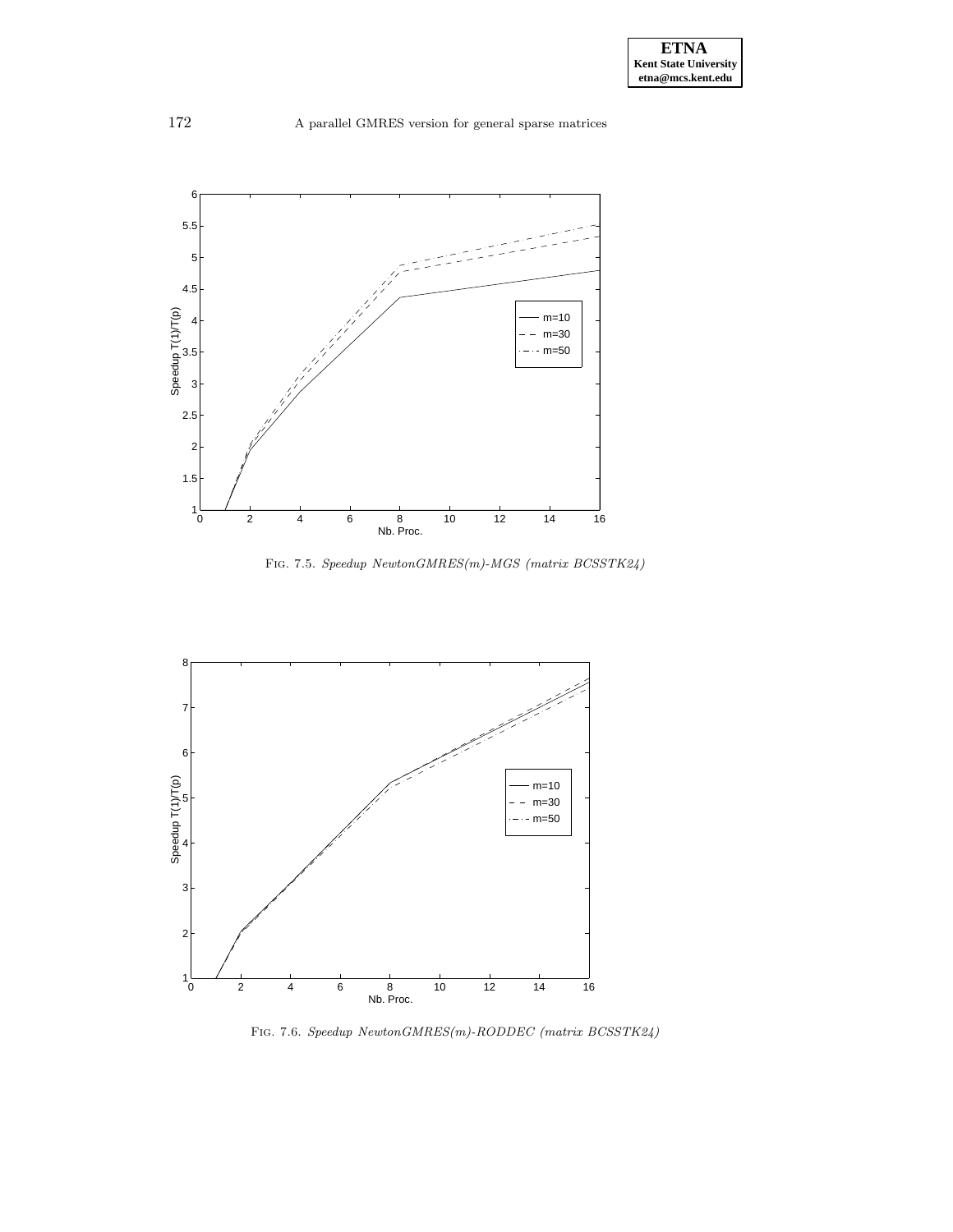Jocelyne Erhel 173



Fig. 7.7. Breakdown of CPU time - Newton-MGS (1000 rows/processor)



Fig. 7.8. Breakdown of CPU time - Newton-RODDEC (1000 rows/processor)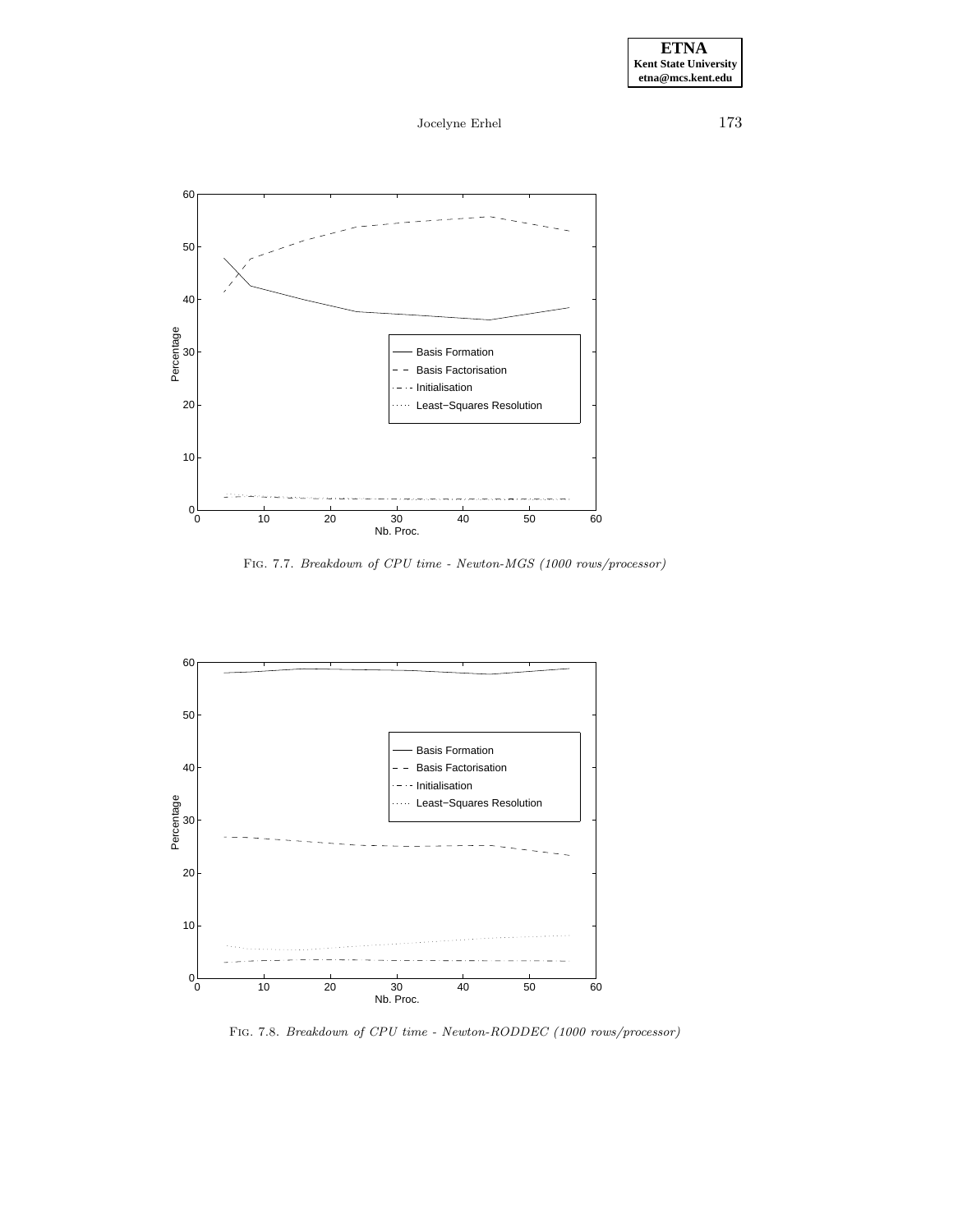

Fig. 7.9. CPU time (grid matrix, 100 rows/processor)



Fig. 7.10. CPU time (grid matrix, 1000 rows/processor)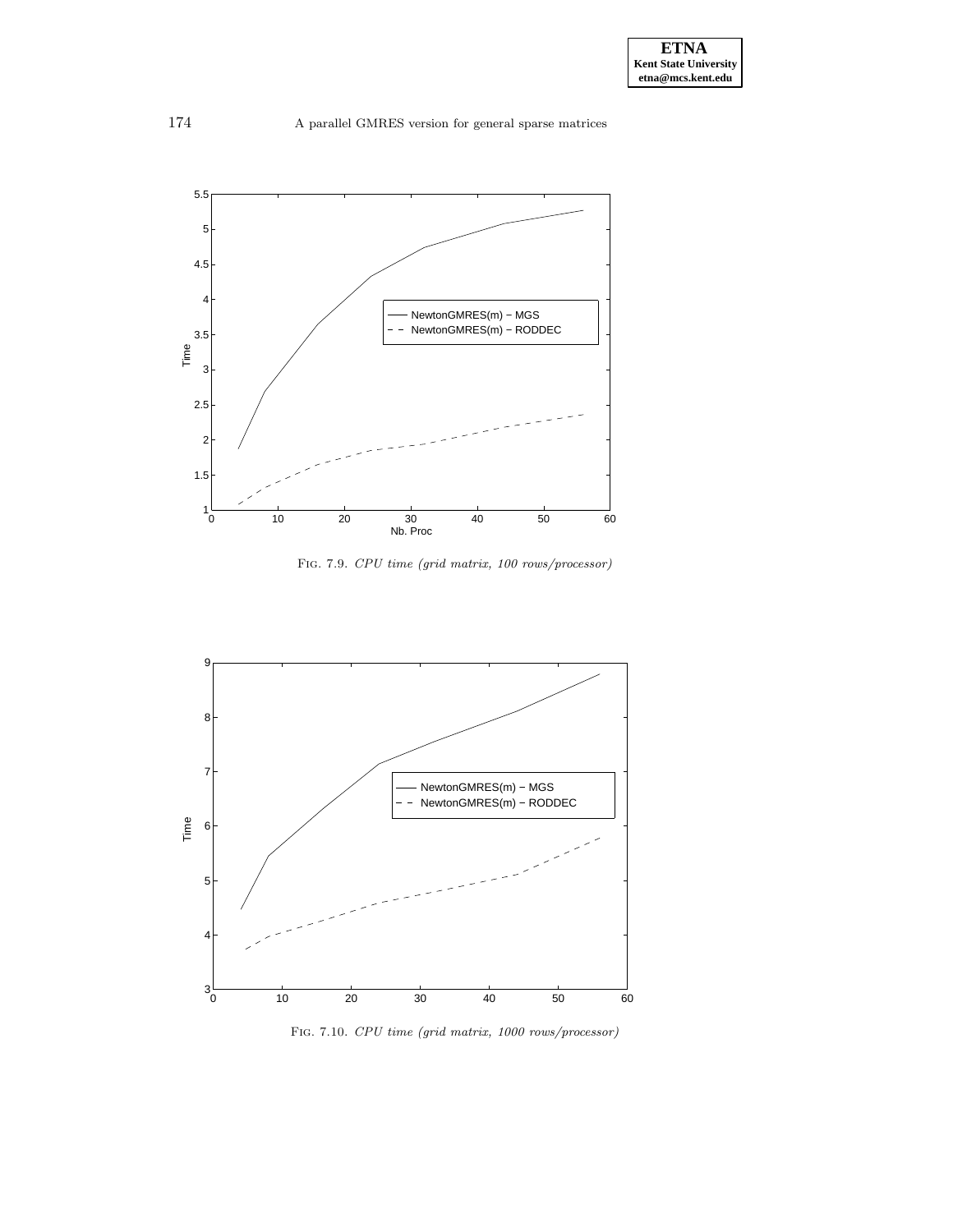### REFERENCES

- [1] Z. Bai, D. Hu, and L. Reichel, Implementation of GMRES method using QR factorisation, in Proc. Fifth SIAM Conference on Parallel Processing for Scientific Computing, eds. J. Dongarra, K. Kennedy, P. Messina, D. C. Sorensen and R. G. Voigt, SIAM, Philadelphia, 1992, pp. 84–91.
- [2] , A Newton basis GMRES implementation, IMA J. Numer. Anal., 14 (1994), pp. 563–581.
- [3] R. H. Bisseling, Parallel iterative solution of sparse linear systems on a transputer network, in Parallel Computation, eds. A. E. Fincham and B. Ford, Oxford University Press, Oxford, 1993, pp. 253–271.
- [4] F. Bodin, J. Erhel, and T. Priol, Parallel sparse matrix vector multiplication using a shared virtual memory environment, in Proc. Sixth SIAM Conference on Parallel Processing for Scientific Computing, eds. R. F. Sincovec, D. E. Keyes, M. R. Leuze, L. R. Petzold, D. A. Reed, SIAM, Philadelphia, 1993, pp. 421–428.
- [5] D. CALVETTI, J. PETERSEN, AND L. REICHEL, A parallel implementation of the GMRES method, in Numerical Linear Algebra, eds. L. Reichel, A. Ruttan and R. S. Varga, de Gruyter, Berlin, 1993, pp. 31–45.
- [6] E. CHU AND A. GEORGE, *QR* factorization of a dense matrix on a shared memory multiprocessor, Parallel Computing, 11 (1989), pp. 55–71.
- [7] R. D. DA CUNHA AND T. HOPKINS, A parallel implementation of the restarted gmres iterative algorithm for nonsymmetric systems of linear equations, Adv. Comp. Math., 2 (1994), pp. 261–277.
- [8] E. de Sturler, A parallel variant of GMRES(m), in Proc. of the 13th IMACS World Congress on Computation and Applied Mathematics, ed. J. J. H. Miller and R. Vichnevetsky, IMACS, Criterion Press Dublin, 1991, pp. 682–683.
- [9] E. de Sturler and H. van der Vorst, Communication cost reduction for Krylov methods on parallel computers, in Numerical Methods for Large Eigenvalue Problems, ed. Y. Saad, Manchester University Press, 1992, pp. 190–196.
- [10]  $\_\_\_\_\$ , Reducing the effect of global communication in GMRES(m) and CG on parallel distributed memory computers, Tech. Rep. 832, Utrecht University, Department of Mathematics, Oct. 1993.
- [11] G. R. di Brozolo and Y. Robert, Parallel conjugate gradient-like algorithms for solving sparse nonsymmetric linear systems on a vector multiprocessor, Parallel Comput., 11 (1989), pp. 223–239.
- [12] J. J. Dongarra, I. S. Duff, D. C. Sorensen, and H. A. van der Vorst, Solving Linear Systems on Vector and Shared Memory Computers, SIAM, Philadelphia, 1991.
- [13] I. S. DUFF, R. G. GRIMES, AND J. G. LEWIS, Sparse matrix test problems, ACM Trans. Math. Software, 15 (1989), pp. 1–14.
- [14] A. C. HINDMARSH AND H. F. WALKER, Note on a Householder implementation of the GMRES method, Tech. Rep. UCID-20899, Laurence Livermore Laboratory, 1986.
- [15] W. D. Joubert and G. F. Carey, Parallelizable restarted iterative methods for nonsymmetric linear systems i- theory, ii- parallel implementation, Int. J. Comput. Math., 44 (1992), pp. 243–290.
- [16] S. K. KIM AND A. CHRONOPOULOS, An efficient Arnoldi method implemented on parallel computers, in 1991 International Conference on Parallel Processing, vol. III, 1991, pp. 167–196.
- [17] J.-M. LEGRAND, Parallélisation de  $GMRES(m)$ , DEA Report (in French), INRIA, 1995.
- [18] D. P. O'Leary and P. Whitman, Parallel QR factorization by Householder and modified Gram-Schmidt algorithms, Parallel Comput., 16 (1990), pp. 99–112.
- [19] Y. Saad, Krylov subspace methods in distributed computing environments, Tech. Rep. 92-126, Army High Performance Computing Center, Minneapolis, 1992.
- [20] Y. SAAD AND A. MALVESKY, P-Sparslib: a portable library of distributed memory sparse iterative solvers, Tech. Rep. UMSI 95/180, University of Minnesota, Sept. 1995.
- [21] Y. SAAD AND M. H. SCHULTZ, GMRES: a generalized minimal residual algorithm for solving nonsymmetric linear systems, SIAM, J. Sci. Statist. Comput., 7 (1986), pp. 856–869.
- [22] J. N. SHADID AND R. S. TUMINARO, Sparse iterative algorithm software for large-scale MIMD machine: an initial discussion and implementation, Tech. Rep., DOE's Massively Parallel Computing Research Laboratory, Sandia National Laboratories, Albuquerque, 1991.
- [23] R. SIDJE, Algorithmes parallèles pour le calcul des exponentielles de matrices de grande taille : Application au calcul du régime transitoire des processus de Markov, PhD thesis, Université de Rennes I, 1994.
- [24] R. B. SIDJE AND B. PHILIPPE, *Parallel Krylov subspace basis computation*, in CARI'94, 1994, pp. 421–440. 2ème Colloque Africain sur la Recherche en Informatique.